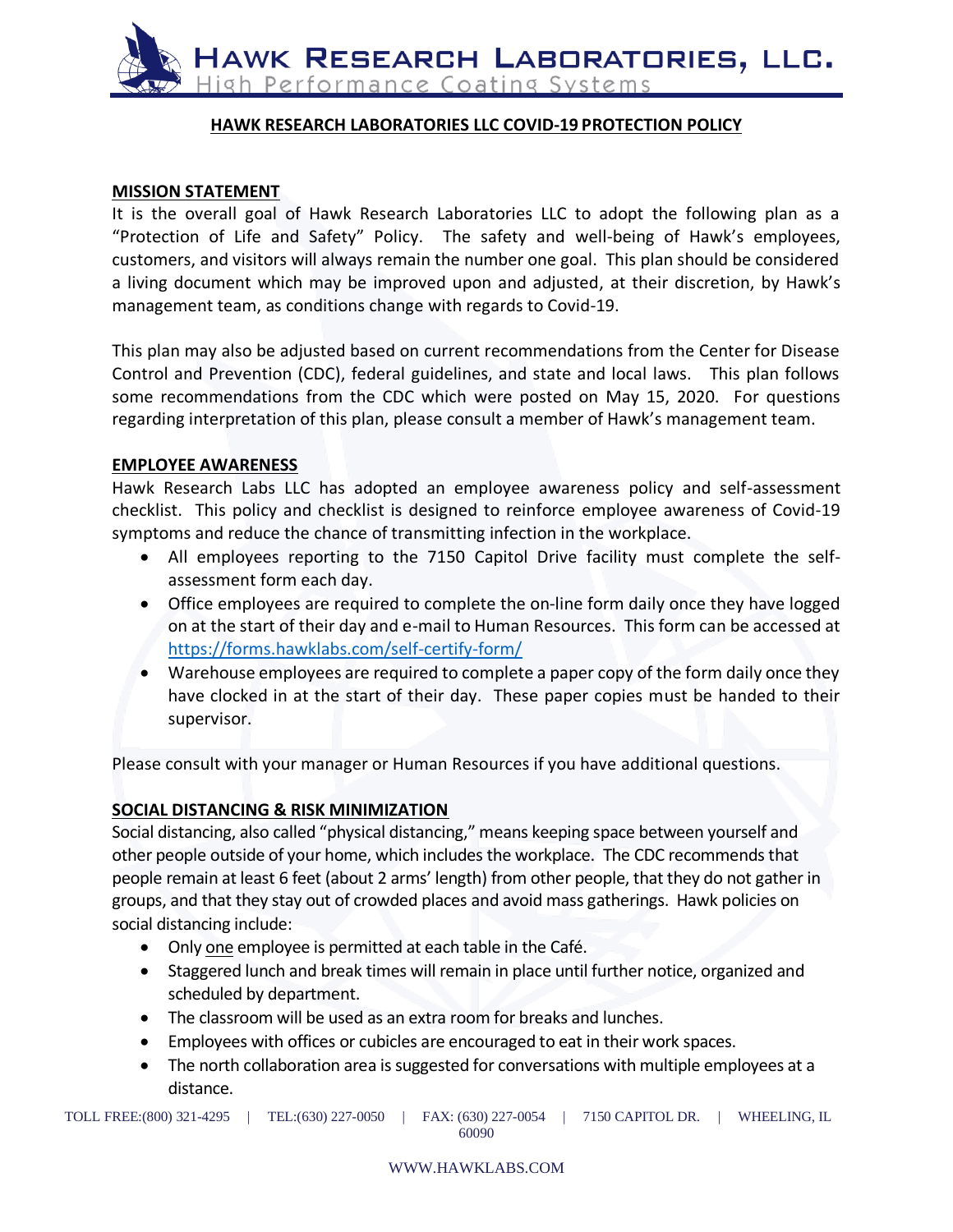HAWK RESEARCH LABORATORIES, LLC. High Performance Coating Systems

- Use of the conference room should be replaced, when possible, by teleconferencing, video conferencing, etc. If the conference room must be used, 6' minimum distances must be maintained.
- Use of an "In" box outside offices is encouraged to prevent unnecessary office entry.
- Office "doorway conversations" are encouraged to maintain appropriate distance.
- The display room is closed to customers and visitors until further notice.
- Vendors and visitors should be advised to handle correspondence via phone or video.
- Employees who do not work in offices or cubicles should maintain a 6' minimum distance while at work-stations. *Note: engineering controls inside warehouse production booths allow for sufficient air movement to maintain a safe work environment with a maximum of 2 employees per booth.*
- Customers in the lobby and customer pickup area should be advised by employees and signage to maintain a 6 foot minimum distancing.
- Masks and gloves are available for employee use. Please ask a manager for a mask if you need one.
- If a customer enters the facility without a mask, you may obtain one from a manager for issuance to the customer.
- The lobby telephone and visitor's book have been removed from the registration desk, to reduce potential contact surfaces. While visitation from persons outside the organization should be kept to an absolute minimum, if a necessary visit should occur, the visitor should use their cell phone as they would have used the lobby phone.
- Necessary visitations will be documented by making an entry into the spreadsheet on the public drive at: **S:\Public\COVID 19 Related\Visitation Book.xlsx**
- Hawk Employees should avoid any type of business travel, including local appointments, unless absolutely necessary, and only when approved by their supervisor.
- If this work related travel occurs, they must record their movement on the spreadsheet located on the public drive at **S:\Public\COVID 19 Related\Hawk Employee Movement Book.xlsx**
- Hawk Employees will not travel on company business, including local travel, supplies pickup, etc., unless they have in their possession a mask, gloves, and hand sanitizer.
- The employee's supervisor will ensure that the above is properly completed.

# **SANITIZATION**

- Although the facility is cleaned and touch surfaces are sanitized twice weekly, all Hawk employees are encouraged to assist in sanitizing efforts throughout the day.
- Personal work surfaces such as desktops, keyboards, mice, and dedicated phones are the responsibility of the employee.
- Counter spaces, chairs, and tables used by an employee in any common area of the facility should be sanitized by the employee immediately after the employee is finished using those surfaces.
- Sanitizing supplies are made available for employee use throughout the building. If you notice that these supplies need replenishment, please notify a member of management.